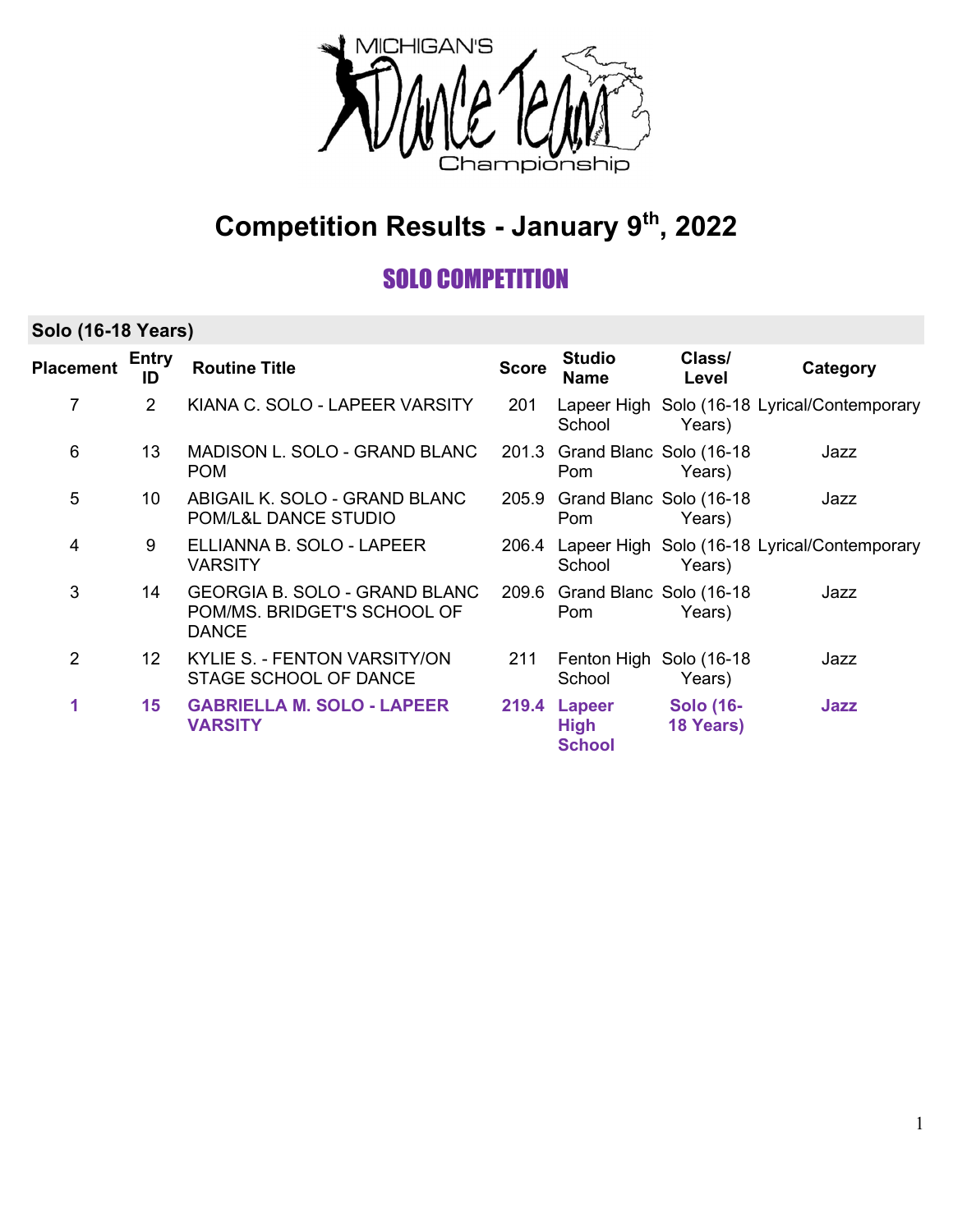#### Solo (13-15 Years)

| <b>Placement</b> | <b>Entry</b><br>ID | <b>Routine Title</b>                                                                            | <b>Score</b> | <b>Studio</b><br><b>Name</b>       | Class/<br>Level        | Category                       |
|------------------|--------------------|-------------------------------------------------------------------------------------------------|--------------|------------------------------------|------------------------|--------------------------------|
| $\boldsymbol{9}$ | 60                 | AVERY Q. SOLO - GRAND BLANC<br>POM/L&L DANCE STUDIO                                             | 196.4        | <b>Grand Blanc</b><br>Pom          | Solo (13-<br>15 Years) | Jazz                           |
| 8                | 50                 | NORA M. SOLO - COUSINO<br><b>VARSITY/ELITE DANCE LAB</b>                                        | 200.1        | Cousino<br><b>High School</b>      | Solo (13-<br>15 Years) | Lyrical/Contemporary           |
| $\overline{7}$   | 49                 | MACKENZIE K. SOLO - MACOMB<br><b>LUTHERAN NORTH</b>                                             | 202          | Macomb<br>Lutheran<br><b>North</b> | Solo (13-<br>15 Years) | Lyrical/Contemporary           |
| 6                | 56                 | KYRA R. - GRAND BLANC<br>POM/TERRY MATLOCK'S SCHOOL<br>OF DANCE                                 | 202          | <b>Grand Blanc</b><br>Pom          | Solo (13-<br>15 Years) | Jazz                           |
| 5                | 51                 | RENEE M. SOLO - COUSINO<br><b>VARSITY/ELITE DANCE LAB</b>                                       | 206.1        | Cousino<br><b>High School</b>      | Solo (13-<br>15 Years) | Lyrical/Contemporary           |
| 4                | 47                 | CARINA L. SOLO FENTON/MS.<br><b>BRIDGET SCHOOL OF DANCE</b>                                     | 208.1        | Fenton High<br>School              | Solo (13-<br>15 Years) | Lyrical/Contemporary           |
| 3                | 57                 | <b>ISABELLA R. SOLO - COUSINO</b><br><b>VARSITY/LINSEY'S CHEER &amp;</b><br><b>DANCE CENTER</b> | 211          | Cousino<br><b>High School</b>      | Solo (13-<br>15 Years) | Jazz                           |
| $\overline{2}$   | 46                 | HAKILE J. SOLO - COUSINO<br><b>VARSITY/ELITE DANCE LAB</b>                                      | 211.2        | Cousino<br>High School             | Solo (13-<br>15 Years) | Lyrical/Contemporary           |
| 1                | 52                 | <b>ALAINA L. SOLO - FENTON</b><br><b>VARSITY/GREAT LAKES DANCE</b><br><b>FACTORY</b>            |              | 215.6 Fenton High<br><b>School</b> | 15 Years)              | Solo (13- Lyrical/Contemporary |

## TEAM COMPETITION

| Varsity $\sim$ Hip Hop |         |                                    |       |                                         |                |                |  |
|------------------------|---------|------------------------------------|-------|-----------------------------------------|----------------|----------------|--|
| 4                      | 21      | COUSINO VARSITY HIP HOP            | 202.7 | Cousino<br><b>High School</b>           | Varsity        | Hip Hop        |  |
| 3                      | 19      | <b>FENTON VARSITY HIP HOP</b>      |       | 206.8 Fenton High<br>School             | Varsity        | Hip Hop        |  |
| $\overline{2}$         | 18      | <b>FRASER VARSITY HIP HOP</b>      | 210.1 | Fraser High<br>School                   | Varsity        | Hip Hop        |  |
| 1                      | $22 \,$ | <b>GRAND BLANC VARSITY HIP HOP</b> | 220   | <b>Grand</b><br><b>Blanc Pom</b>        | <b>Varsity</b> | <b>Hip Hop</b> |  |
| Varsity ~ Jazz         |         |                                    |       |                                         |                |                |  |
| 3                      | 25      | MACOMB LUTHERAN NORTH JAZZ         | 193.9 | Macomb<br>Lutheran North                | Varsity        | Jazz           |  |
| $\overline{2}$         | 24      | <b>LAPEER VARSITY JAZZ</b>         | 194.2 | Lapeer High<br>School                   | Varsity        | Jazz           |  |
| 1                      | 23      | <b>STEVENSON VARSITY JAZZ</b>      | 204.4 | <b>Stevenson</b><br><b>HS (Livonia)</b> | <b>Varsity</b> | Jazz           |  |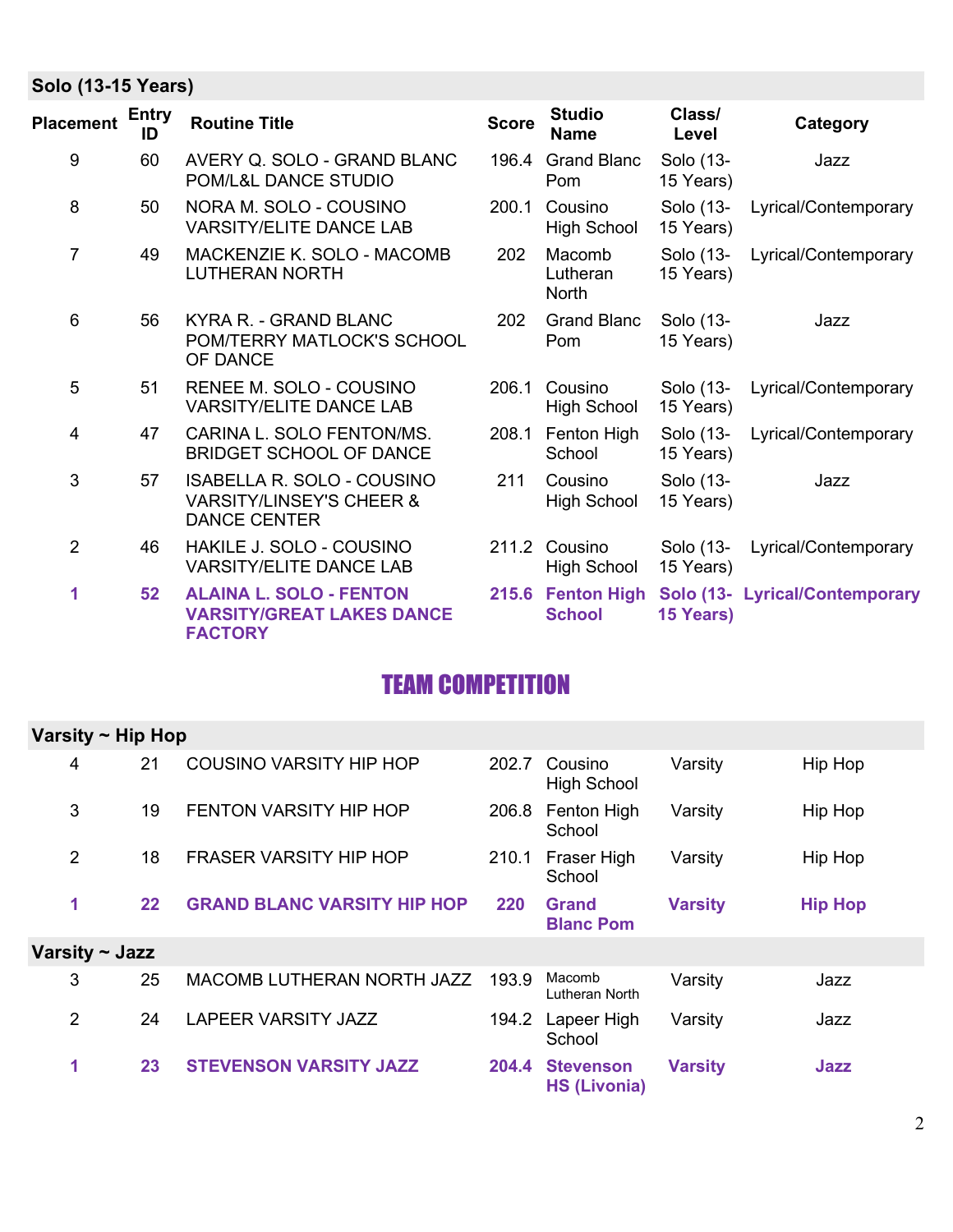|                          |    | Varsity ~ Lyrical/Contemporary                        |       |                                    |                |                             |  |  |
|--------------------------|----|-------------------------------------------------------|-------|------------------------------------|----------------|-----------------------------|--|--|
| 4                        | 31 | <b>COUSINO VARSITY LYRICAL</b><br><b>CONTEMPORARY</b> | 203.1 | Cousino<br><b>High School</b>      | Varsity        | Lyrical/Contemporary        |  |  |
| 3                        | 29 | <b>FRASER VARSITY</b><br>LYRICAL/CONTEMPORARY         | 204.8 | Fraser High<br>School              | Varsity        | Lyrical/Contemporary        |  |  |
| $\overline{2}$           | 27 | <b>ANCHOR BAY VARSITY</b><br>LYRICAL/CONTEMPORARY     | 205.5 | Anchor Bay<br><b>High School</b>   | Varsity        | Lyrical/Contemporary        |  |  |
| 1                        | 28 | <b>UTICA VARSITY</b><br><b>LYRICAL/CONTEMPORARY</b>   | 223   | <b>Utica High</b><br><b>School</b> | <b>Varsity</b> | <b>Lyrical/Contemporary</b> |  |  |
| Varsity ~ Dance Tech Pom |    |                                                       |       |                                    |                |                             |  |  |
| 5                        | 33 | <b>MACOMB LUTHERAN NORTH</b><br><b>DANCE TECH POM</b> | 200.5 | Macomb<br>Lutheran<br><b>North</b> | Varsity        | Dance Tech Pom              |  |  |
| 4                        | 38 | <b>COUSINO VARSITY DANCE TECH</b><br><b>POM</b>       | 205.3 | Cousino<br><b>High School</b>      | Varsity        | Dance Tech Pom              |  |  |
| 3                        | 34 | ANCHOR BAY VARSITY DANCE<br><b>TECH POM</b>           | 207.5 | Anchor Bay<br><b>High School</b>   | Varsity        | Dance Tech Pom              |  |  |
| 2                        | 32 | <b>GRAND BLANC VARSITY DANCE</b><br><b>TECH POM</b>   | 209   | <b>Grand Blanc</b><br>Pom          | Varsity        | Dance Tech Pom              |  |  |
| 1                        | 37 | <b>UTICA VARSITY DANCE TECH POM 217.2</b>             |       | <b>Utica High</b><br><b>School</b> | <b>Varsity</b> | <b>Dance Tech Pom</b>       |  |  |

| Junior Varsity ~ Hip Hop                          |    |                                                         |       |                                 |                                 |                                        |  |
|---------------------------------------------------|----|---------------------------------------------------------|-------|---------------------------------|---------------------------------|----------------------------------------|--|
| 1                                                 | 39 | <b>GRAND BLANC JV HIP HOP</b>                           |       | 202.4 Grand<br><b>Blanc Pom</b> | <b>Junior</b><br><b>Varsity</b> | <b>Hip Hop</b>                         |  |
|                                                   |    | Junior Varsity ~ Jazz/Lyrical/Contemporary              |       |                                 |                                 |                                        |  |
| 2                                                 | 41 | <b>ANCHOR BAY JV JAZZ</b>                               | 190.7 | Anchor Bay<br>High School<br>JV | Junior<br>Varsity               | Jazz/Lyrical/<br>Contemporary          |  |
| 1                                                 | 42 | <b>UTICA JV JAZZ</b>                                    | 198.4 | Utica High<br><b>School</b>     | <b>Junior</b><br><b>Varsity</b> | Jazz/Lyrical/<br><b>Contemporary</b>   |  |
| Junior High/Middle School ~ Jazz                  |    |                                                         |       |                                 |                                 |                                        |  |
| 2                                                 | 44 | <b>PARKERETTES JAZZ</b>                                 |       | 173.5 Hazel Park                | JH                              | Jazz                                   |  |
| 1                                                 | 43 | <b>PARKERETTES ELITE JAZZ</b>                           |       | 183.8 Hazel Park                | <b>JH</b>                       | Jazz                                   |  |
|                                                   |    | Elementary (3rd Grade and Below) $\sim$ Jazz            |       |                                 |                                 |                                        |  |
| 1                                                 | 45 | <b>HAZELETTES JAZZ</b>                                  |       | 177.5 Hazel Park                | <b>Elem</b>                     | Jazz                                   |  |
| Junior High/Middle School ~ Lyrical/Contemporary  |    |                                                         |       |                                 |                                 |                                        |  |
| 1                                                 | 55 | <b>PARKERETTES ELITE</b><br><b>LYRICAL/CONTEMPORARY</b> | 171.8 | <b>Hazel Park</b>               | <b>JH</b>                       | <b>Lyrical/</b><br><b>Contemporary</b> |  |
| Elementary (3rd Grade and Below) ~ Dance Tech Pom |    |                                                         |       |                                 |                                 |                                        |  |
| 1                                                 | 62 | <b>HAZELETTES DANCE TECH POM</b>                        | 193.3 | <b>Hazel Park</b>               | <b>Elem</b>                     | <b>Dance Tech Pom</b>                  |  |